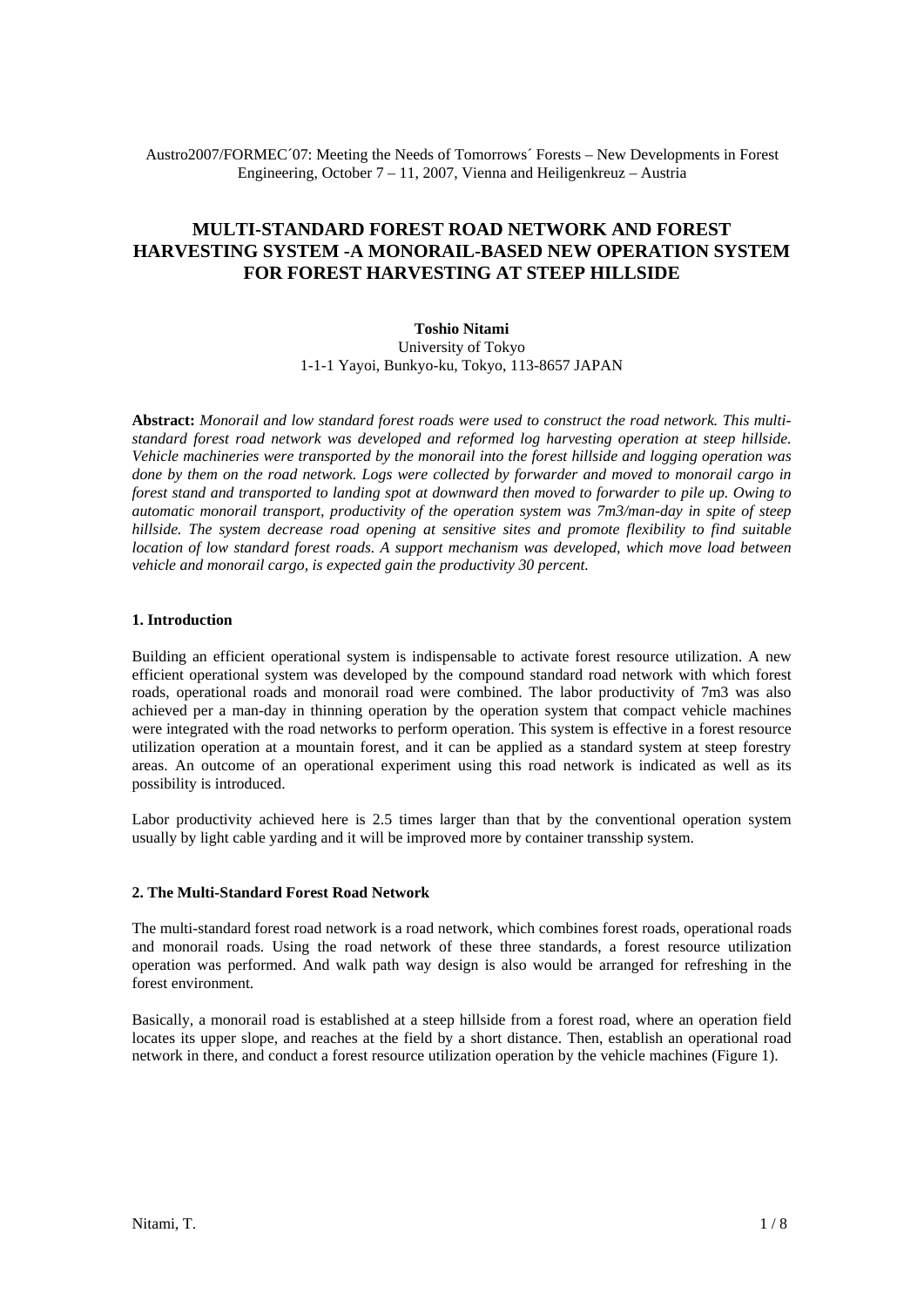

**Figure 1: Layout of multi-standard road network** 

The monorail road performs to carry a small forestry vehicle and the timbers by the large carrying capacity (Figure2). The monorail capacity is 4t. The vehicle machines to carry up for the operation are a small excavator and a small forwarder.



**Figure 2: Large monorail engine car and the container cargo in front of the thinning operation stand for the experiment** 

The steepest longitudinal slope of the road route is about 16% by a second grade forest road and 25% by an operational road, but it can be set by 100% by a monorail road. When hillside inclination is uniform, the road whose longitudinal slope is 100% reaches at a target point by 1/10 of the road length of 10% longitudinal ascending section. Monorail road section decreases road network total length in the operation field in large undulate mountainous area to shorten logging distance and increase operational efficiency.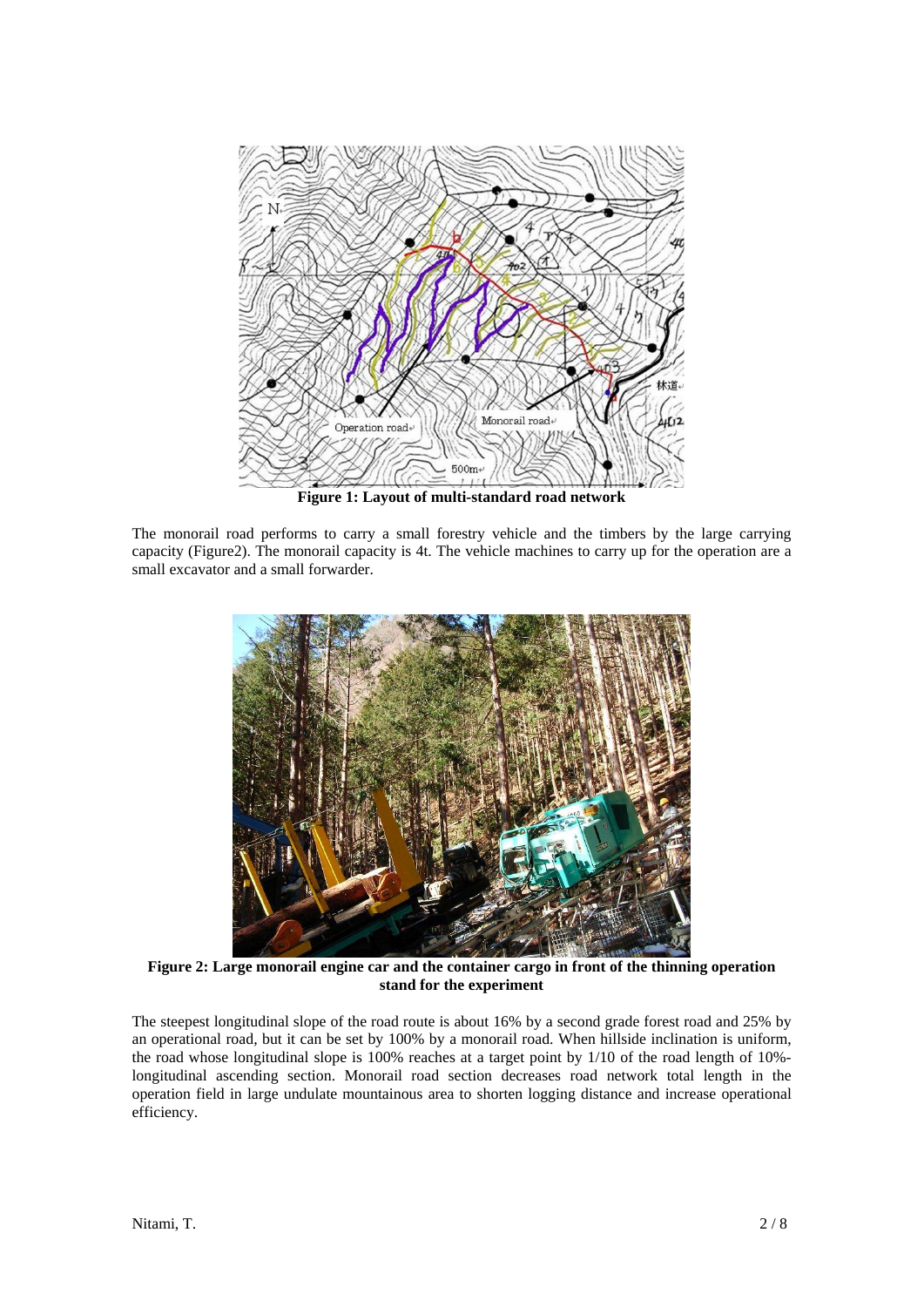The longitudinal slope limit and the function of the assumed vehicle are different in each road standard, and the appropriate alignment of roads will be given according to the area of the operational field and the mountainous undulation. It is designable that by balance each road functions to have their each proper extension ratio under condition that the road network covers whole hillside and reaches at the highest point in the field (Nitami, 2002). A temporary decision and simulation evaluation in the arrangement location of the monorail road are repeated and the appropriate location is found (Nitami 2003, 2004a, 2004b, 2004c) so that road arrangement may be connected to an established operational road network appropriately in the location of the road section which becomes bones and hillside upper area and its vicinity.

Operational road is designed suitable for the small vehicle machine, and established with 2m width, but it was about 2.5 m width at most because of frequent fine terrain heaves on a hillside. Operational road was constructed by a small excavator which was carried in up by the monorail vehicle. The excavator changed the bucket for grapple and operated the logging after operational road construction. The interval of operational road was set to at most 50m and made the ground hauling distance small (Figure 3).



**Figure 3: Log ground hauling, loading, behind three railed large monorail road** 

# **3. Operational setup and the efficiency**

An experimental thinning operation was carried out at 5 ha sub-compartment of prefecture forest in Chichibu, Saitama The stand was about 50 year artificial forest, Japanese cypress and partly cryptomeria. The inning intensity was about 50%. The steepest monorail road was 47 deg, and the operation field where operational road was constructed was about 35 ° of hillside slope. The forest resource utilization operation efficiency was 7m3 per a worker through the operational system. It was consistent, and it was processed continuously at the same time from felling to piling at the road side. Operation crew were 4, and each processes was treated by single person for manual felling, logging and loading to forwarder, forwarder logging and transship to monorail cargo and transship to forwarder to pile aside the forest road.

The monorail transports logs about 300 m, and the forwarder runs on the operational road about 200m in the average. It's necessary to make felling and logging process balance with log hauling process by a monorail to improve the efficiency of this system-wide. Logs were cut into 4m. Forwarder reshipped load to monorail cargo at one station where connects operational road and monorail road. Like mentioning later originally reduction in working hours was expected by doing a transshipment every the container, but it was transshipped by grapple loader from forwarder to monorail cargo due to restriction of container forwarding mechanism this time. A monorail cargo departs after being transshipped by forwarder, and run down automatically to forest road side. Monorail cargo stops automatically at the unloading terminal forest road side to transship to forwarder to pile at a landing.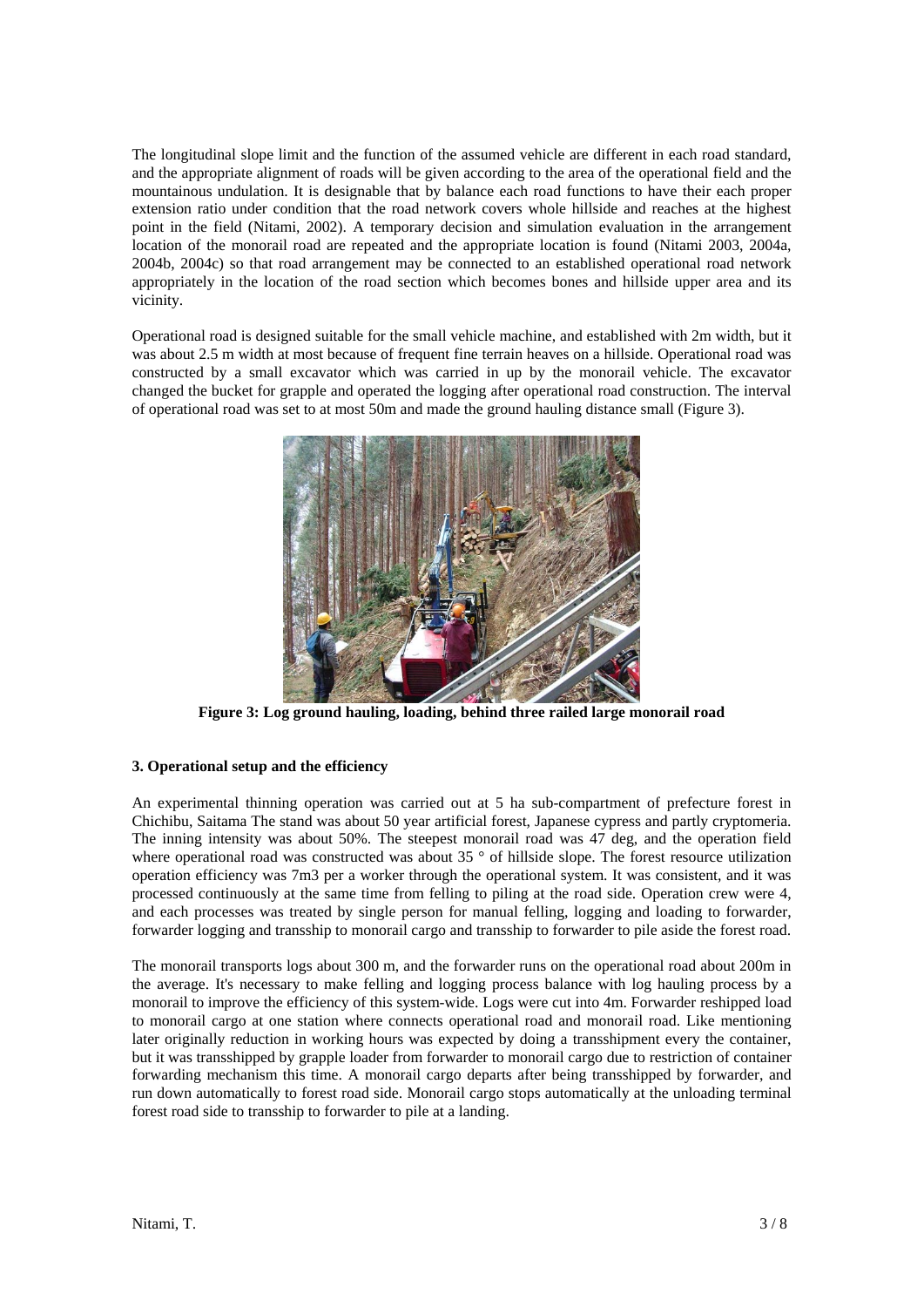The cycle time of the logging system was 43 minutes according to the departure time of loaded monorail cargo (Figure 4).



One day operation resulted in 10 monorail cargos. The average size of log was 0.14 m3 and one cargo had 20 logs in average. This showed daily productivity of an operation team was it was 28 m3 and that of one crew was 7m3.

#### **4. Advantage and the Applicable Condition**

That a high operating efficiency is expected can apply it in a steep slope, and is a big advantage for the standardize operation system in steep mountainous area. A logging is done efficiently in the short cycle time without running through a long operational road at the operation field of large mountainous height difference owing to the high ascent and descent ability of the monorail. The driving speed of the monorail was stable at about 2.4 km/hr. The length of monorail road can be a quarter of the operational road, and forwarder requires double length road even if which could run double speed of the monorail, so that forwarder transportation process needs as twice duration as monorail dose. The larger mountainous heave is there in a valley area, the more the duration difference will be. Multi number of forwarder will be applicable but no effect improve of will be expected due to increase number of operation crew.

As operational technology, it's also an advantage that there are no processes which ask a high skill and special safety control. The local forestry workers were utilized to the operation for the first experiment and conducted it to finish without trouble. The favorable operational efficiency was obtained in spite that some machines were not well accustomed to maneuver. There occurred no operation jam with smooth process flow.

A waiting of forwarding process was happened at the log transship station from forwarder to monorail cargo. A discussion on the size of operation filed and the capacity of machinery equipment is needed. Time to have a round trip run of a monorail vehicle is 15 minutes, and the rest 28 minutes from whole operation cycle are log hauling at felling site and transshipment time. Considering the driving speed of a forwarder at about 4 km/hr, 200-300m monorail road length will be balanced with about a half hour operation for felling and site hauling.

The condition of the mechanical function and number to use and the area size of the operation field are being studied and the relation with a break-even line is being made clear. Depending on the results form this experiment, a field can be divided into three sections (Figure 5) to have balanced operational efficiency among these different slope area locations (Nitami, 2007a).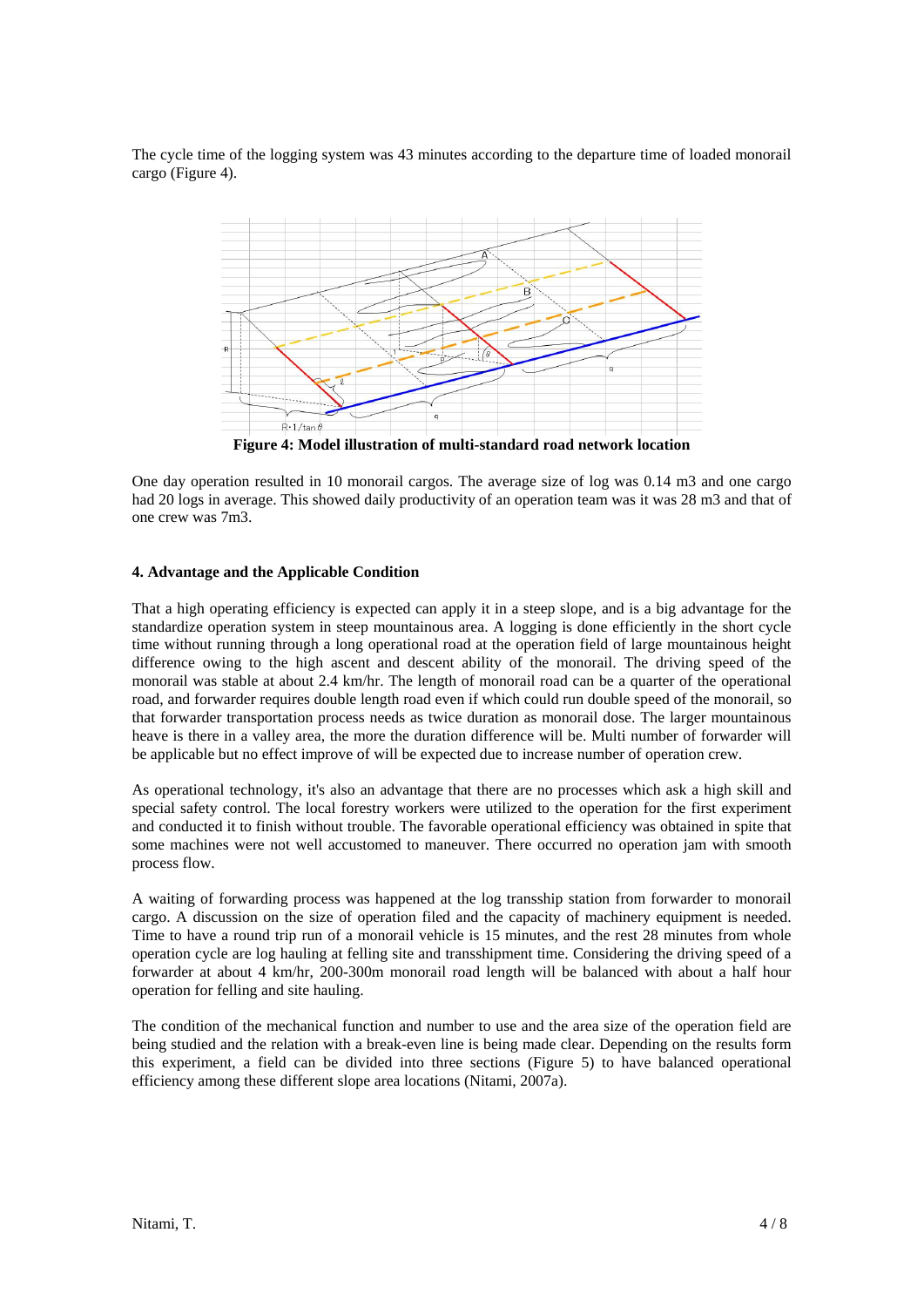

**Figure 5: Operation time observation of thinning harvest operation by multi-standard road network system**

# **5. Cell system forestry**

I showed that much time was spent on transshipment of logs in an operational experiment. Originally, the system was designed to utilize containers to load logs and transfer them in order to reduce transshipment time substantially. It was not fulfill smooth container transfer at the moment of field operational experiment, when we regard some functional test results at factory, remarkable improvement is expected further.

The 35% of the observed working hours was transshipment time between monorail and log hauling forwarders. It is 15 minutes of the cycle time 43 minutes. When this could be set to one minute by an automation mechanism, the cycle time improves operating efficiency 48% for 29 minutes. A process is under development to handle container system for smooth transshipment. Longer transshipment time at factory experiment tells the improvement is around 30% at the moment.

This container system offers the various functions by installing the operation function onto it as well as loading carriage of logs. It's possible to combine those and build a mechanized operation system. It can be named Cell System Forestry (Figure 6) and standardize a slope ground forest resource utilization operation based on the multi-standard forest road network. Cell System Forestry may have variety of functions such as felling, processing as well as load and transport and perform a series of timber harvesting operation by connecting them in sequence. The biomass cell, as follows, achieves the process to utilize operation woody residuals.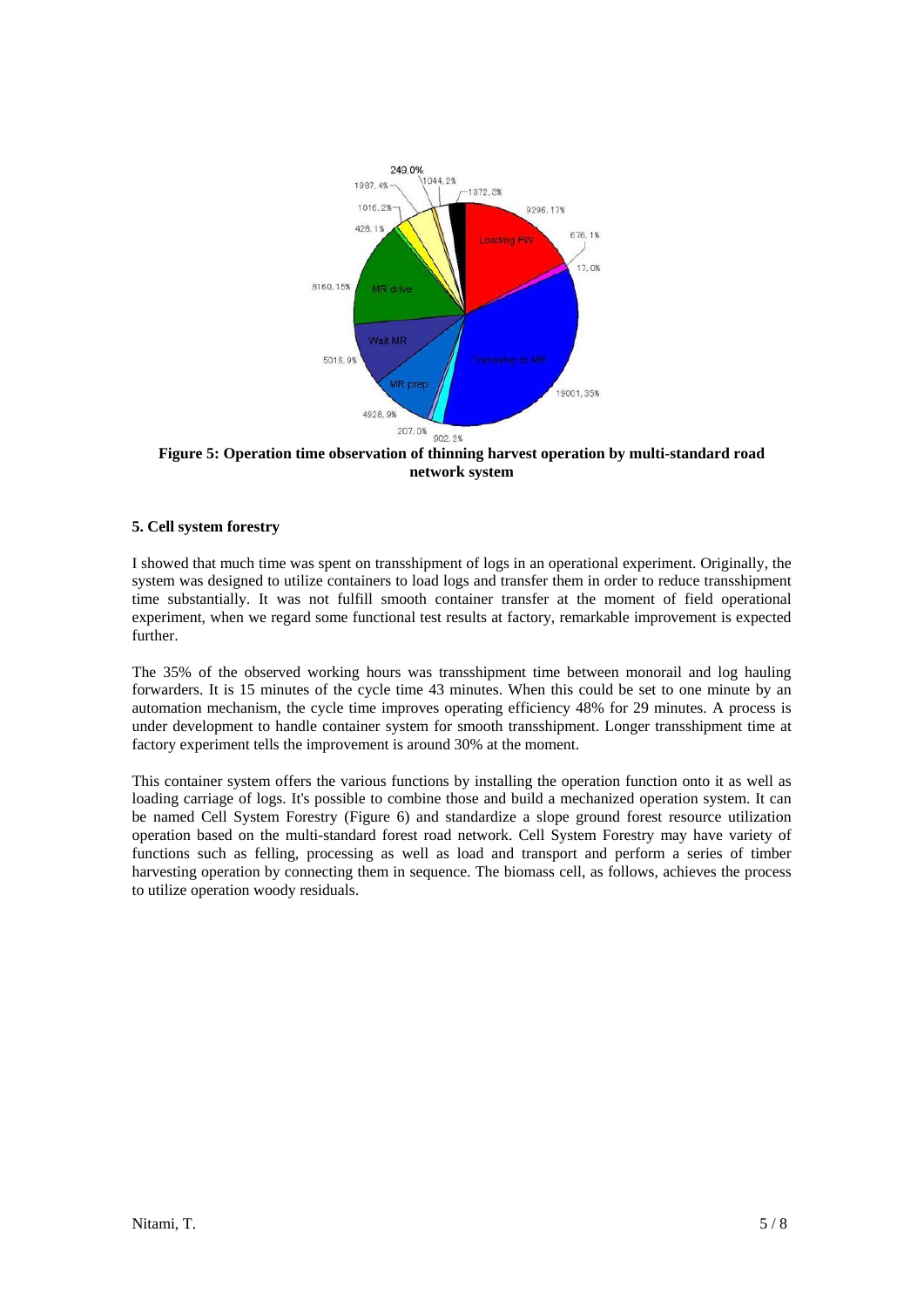

**Figure 6: Model Illustration of Cell System Forestry based on the Multi-Standard Forest Road Network** 

### **6. Forest biomass harvest operation**

One extended function of cell system forestry may be harvesting of forest biomass. The forest biomass is the curve part and the branch remaining materials which are left after a forest resource utilization operation, but their thin shape and bulky state does not easily make the operation efficient. It's necessary that their harvest operation keeps efficient by targeting residuals only on operational road and at logging landings. Also compressing bulky residuals is useful to make the volume decrease. In Europe, bundling machines are introduced to the operation, but in the country of steep terrain and soft ground prevent to use large vehicle based machinery in forest stands, and requires the function on a small unit/vehicle on roads.

Some preliminary experiment was conducted to obtain fundamental characteristics of processing man made forest residuals after a thinning operation and to know possibility of container based simple bundling mechanism. The one obtained at a site is the Japanese cryptomeria (Sugi) branch delimbed before half year, that of fresh and a fresh Japanese cypress (Hinoki) branch. Forest biomass compression to a bundle was experimented on a log container loaded full residual and tied by three wire rope winches installed on the container (Figure 7).



**Figure 7: A Simple Wire-Winch Bundler based on a Log Container**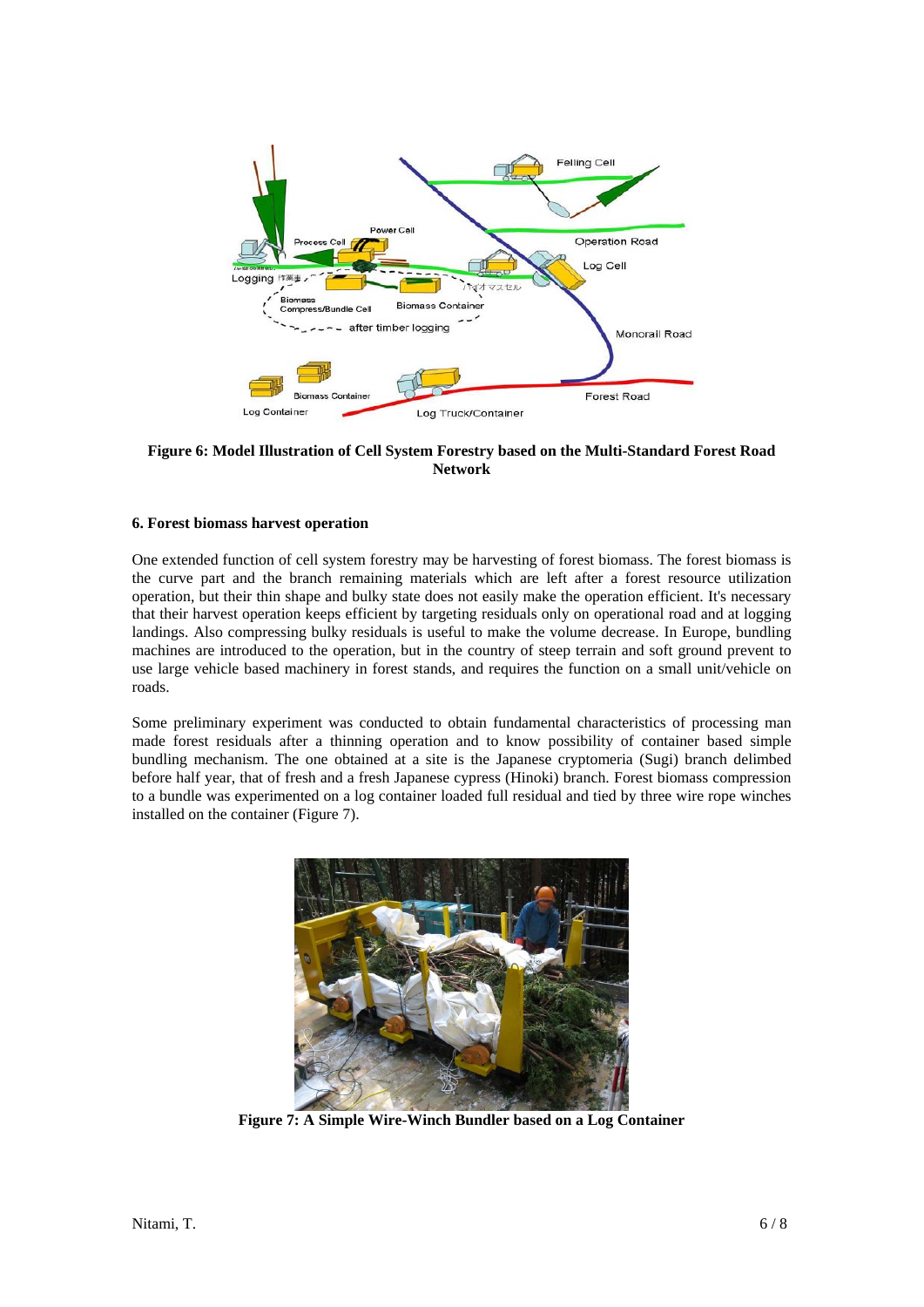Forest residual was compressed rapid until the wire rope tension increase to 3.6kN but it made no clear compaction thereafter (Figure 8), which made volume to the half. It indicated about 0.2t/m3 which was not so dense but is favorable when consider its simplicity and also another residual feeding sequence and wire exchange mechanism may improve the compaction.



**Figure 8: Tension of Wire Rope and Compression of Logging Residuals** 

# **7. Conclusion**

Multi-standard road network showed remarkable efficient in steep hillside to conduct timber harvesting operation. This operation system enabled 7m3/man-day or more even at thinning operation. Utilization of monorail road in the system is useful to make the operation standardized. Through the standardized operation skill of working crews affect not much on the productivity.

The operation filed where will be conducted by the multi-standard road network can be divided into three sections regarding alignment to monorail road location to balance labor productivity among section areas.

Multi-standard forest road network offers Cell System Forestry. This has expandable possibilities with introducing containers installed operational functions. Forest biomass harvesting is one of the addable functions.

# **8. References**

Nitami, T. (2002) Network of Roads in the Forest with Compound Standards. Proc. Int. Nat. Semi. "New Roles of Plantation Forestry Requiring Appropriate Tending and Harvesting Operations".

Yoshimura, T. (Ed.), Japan Forest Engineering Society, Tokyo, 91-95. Nitami, T (2003) Mountainous Terrain and Layout of the Compound Standard Road Network. Proc. 114th Ann. Mtg., Japan Forestry Society, 155.

Nitami, T (2004a) Evaluation on Layout of the Compound Standard Forest Road Network. Proc. 115th Ann. Mtg., Japan Forestry Society, 368.

Nitami, T. (2004b). Problems for Compound Standard Forest road Network and the Solution. Journal of Japanese Forestry Engineering, 18(4), 249-252.

Nitami, T. (2004c): Compound Standard Forest Road Network for Mountainous Terrain. Proc. 55th Ann. Mtg., Japan Forestry Society Kanto Branch, 283-284.